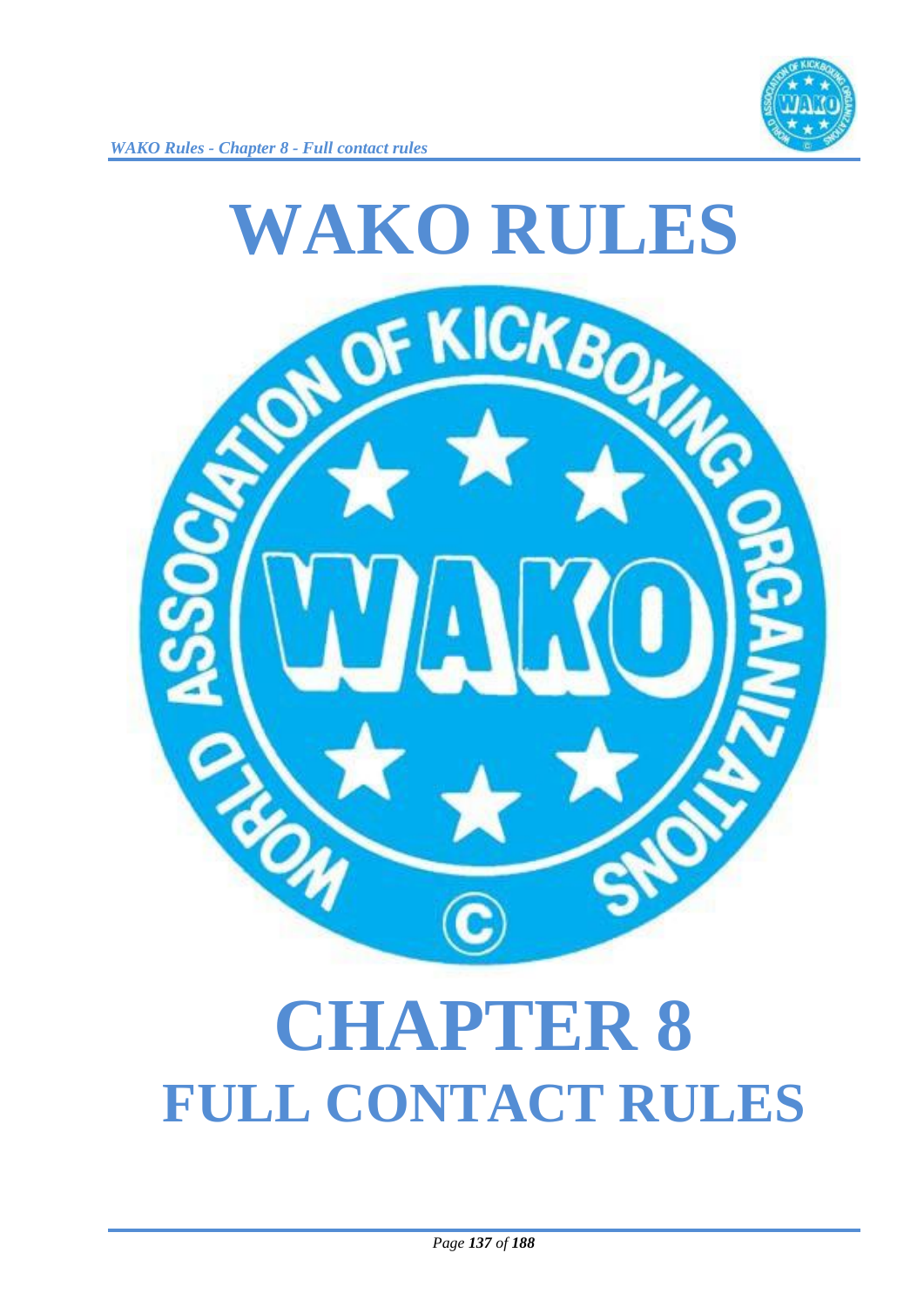

## **Chapter 8. Full contact rules**

## **Chapter's 8 Table of contents**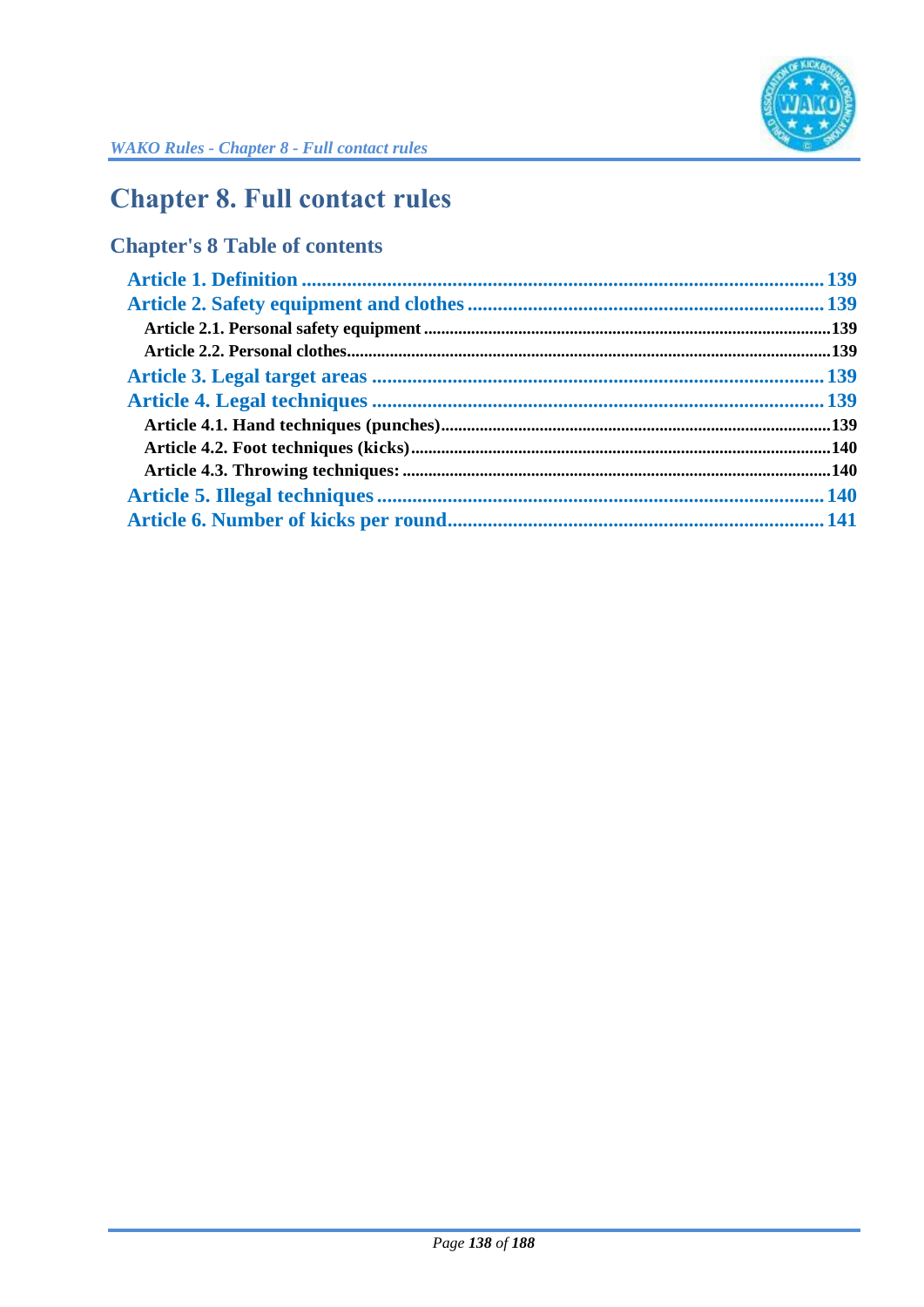

### **Article 1. Definition**

Full contact is a discipline of kickboxing where the intention of a kickboxer is to defeat opponent using legal techniques with full power and strength. Strikes must be delivered to legal target areas with focus, speed, balance and determination, creating solid contact. Strikes are allowed to the front, side and top of the head, the front and side of the torso (above the waist) and sweeping technique is also allowed.

## **Article 2. Safety equipment and clothes**

#### **Article 2.1. Personal safety equipment**

- Head protection (top of the head must be covered).
- Mouth guard (on only the upper teeth or on both upper and lower teeth).
- Breast protection (for female kickboxers) (It is Mandatory to be worn under the top (bodice) or vest)
- Hand wraps (no stick with a tape).
- Gloves for contact sports (10 Oz).
- Groin protection (mandatory for male and female).
- Shin guards (must cover the shin from under the knee to the top of the feet).
- It is prohibited to use shin guard sock's type covering shin bone and instep
- Ankle support (optional)
- Foot protection (boot).

#### **Article 2.2. Personal clothes**

- Naked torso and long pants for men,
- Sport top (vest) and long pants for women

### **Article 3. Legal target areas**

The following parts of the body may be attacked using the legal techniques:

- **Head** front, forehead and side
- **Torso** front and side (above the waist)
- **Foot** ankle level (only for sweeping)

### **Article 4. Legal techniques**

- Hand and foot techniques must be used equally during the entire fight.
- All techniques must be used with full power.
- Any technique which is partially deviated or blocked, or that simply touches, brushes or pushes an opponent will not be scored.

#### **Article 4.1. Hand techniques (punches)**

- Direct.
- Uppercut
- Hook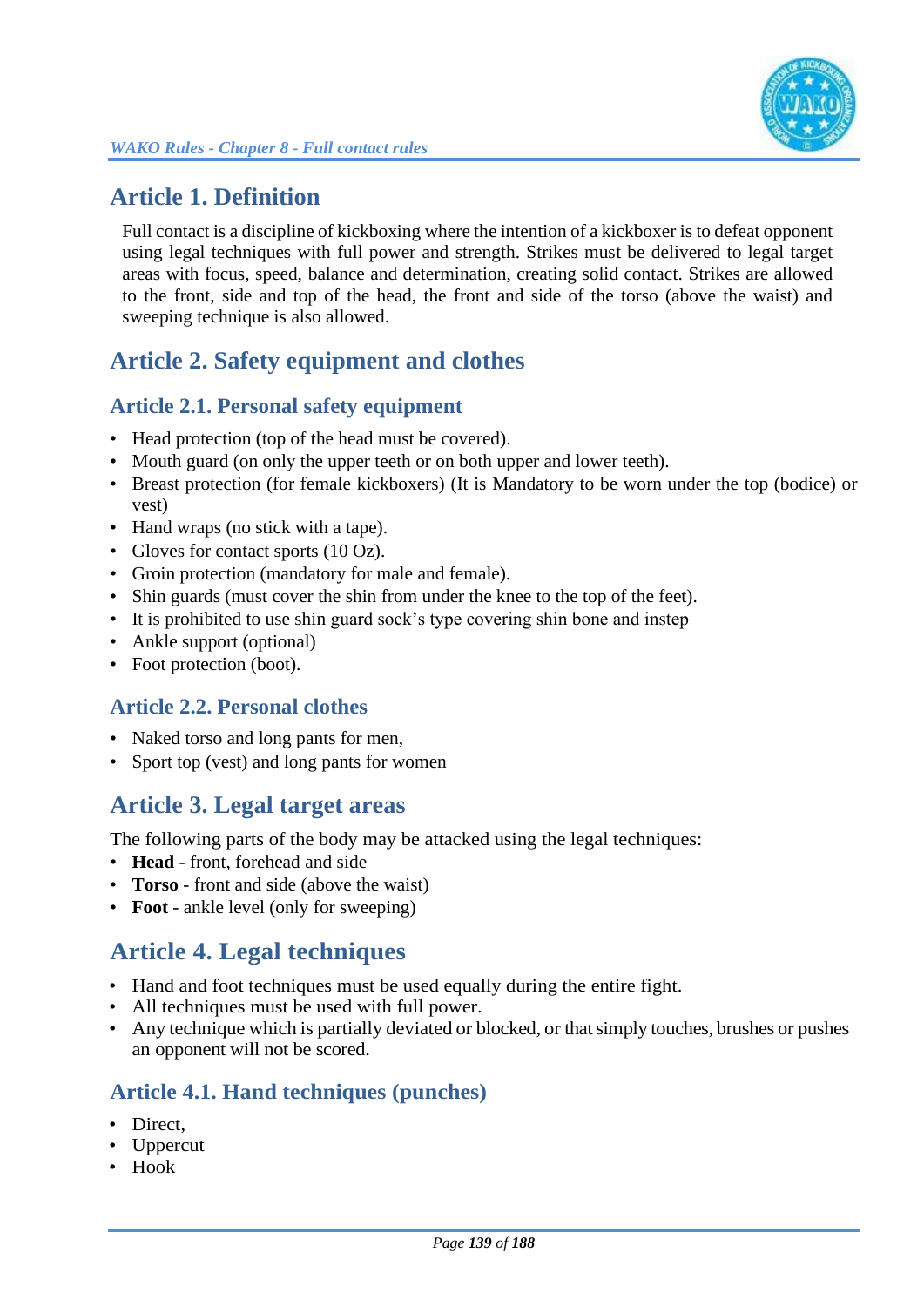#### **Article 4.2. Foot techniques (kicks)**

- Front kick
- Sidekick
- Roundhouse kick
- Heel kick
- Crescent kick
- Axe kick
- Jump kicks
- Spinning back kick to torso and head
- It is allowed to attack using the shin

#### **Article 4.3. Throwing techniques**

Foot sweeps (ankle level only, from outside to inside and vice versa) to unbalance the opponent and following up with hand or foot technique or to bring the unbalanced opponent to the canvas.

## **Article 5. Illegal techniques**

It is prohibited to:

- Attack the throat, lower abdomen, kidneys, back, legs, joints, groin, back of the head or neck and top of the shoulders.
- Attack with the knee, elbow, head-butts, thumb and shoulders.
- Turn ones back on the opponent, run away, fall down, intentional clinching, blind techniques, wrestling, throwing and ducking below opponent's waist.
- To perform kicks or punches below the waist.
- To perform kicks to the hip, knee and shin.
- To perform somersault kicks.
- To perform back fist or spinning back fist
- Attack an opponent who is caught between the ropes.
- Attack an opponent who is falling to the floor or is already on the floor; that is, as soon as one hand or knee touches the floor.
- Leaving the ring
- Continuing after the command "stop" or "break" or end of the round has been given.
- To put oil on the face or the body (Vaseline is allowed).
- To spit out or drop the mouth-guard voluntarily.
- Ground Attacks are strictly prohibited: A kickboxer cannot attack an opponent on the ground. The Central referee is responsible for stopping the fight immediately when one of the two kickboxers touches the floor with any part of the body apart from his feet.
- Stomps to the head or body of a downed kickboxer can lead to minus points or disqualification (judges decide by majority decision).
- Unsportsmanlike-like conduct. A kickboxer shall have only one warning, then the normal procedure for penalty and disqualification shall be followed. However, in the case of gross unsportsmanlike conduct, the kickboxer may be penalized with a minus point or be disqualified depending on the severity of the infringement.
- If a kickboxer spits out the mouth guard voluntarily, the Central Referee must stop the fight, stop the time, put the opponent to the neutral corner and give the offender the official warning. If they do it the second time, they will get the minus point.
- Violations of the rules and regulations may, depending how grave they are, lead to warnings, minus points or even disqualification.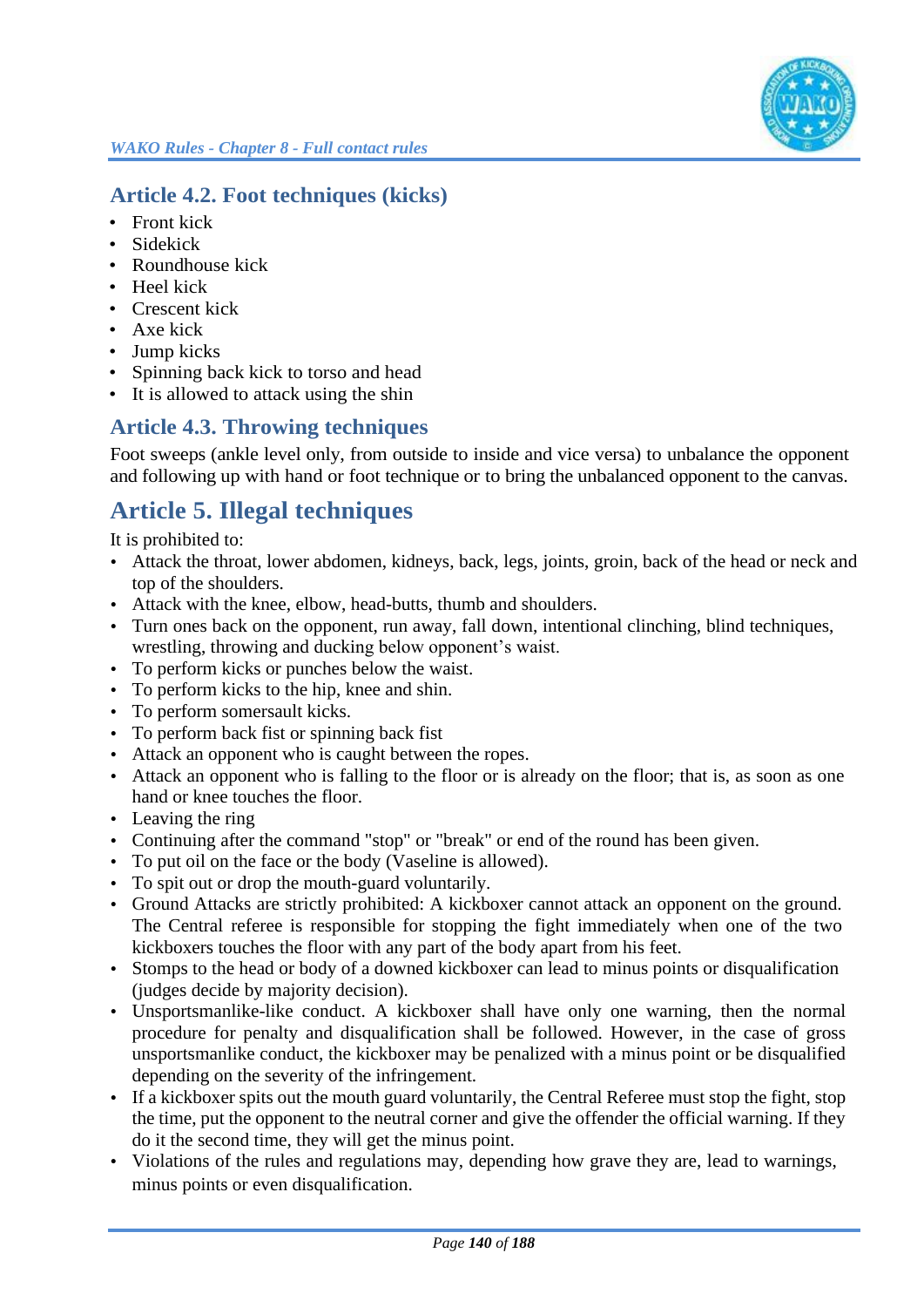

## **Article 6. Number of kicks per round**

- Each kickboxer is obliged to deliver a minimum of 6 kicks per round. They must clearly show the intention to hit the opponent by kicking. The kickboxer is obliged to deliver a minimum of 18 kicks at the end of the fight (6 per round). After the first round, the kick counter has to report to the Central referee who must inform the kickboxer if any missing kicks. They will have the chance to recuperate the missing kicks in the following round. If the kickboxer does not recuperate the missing kicks from first round, they will receive a minus point.
- If the kickboxer delivers 6 kicks in the first round but does not deliver 6 kicks in the second round, the central Referee will inform the kickboxer so they can recuperate the missing kicks in the third round. If the kickboxer does not deliver the missing kicks in the third round, the Central referee will give them a minus point.
- If the kickboxer delivered 6 kicks in the first round and 6 kicks in the second round, but doesn't deliver 6 kicks in the third round, no matter how many over 6 kicks they delivered in the first and second rounds, the Central referee will give them a minus point.
- For violation of this rule the Central referee can give a kickboxer maximum of two minus points. Minus points for kicks and minus point for the other violation of the rules are not cross accumulated. But if a kickboxer gets a third minus point, they will be disqualified automatically.